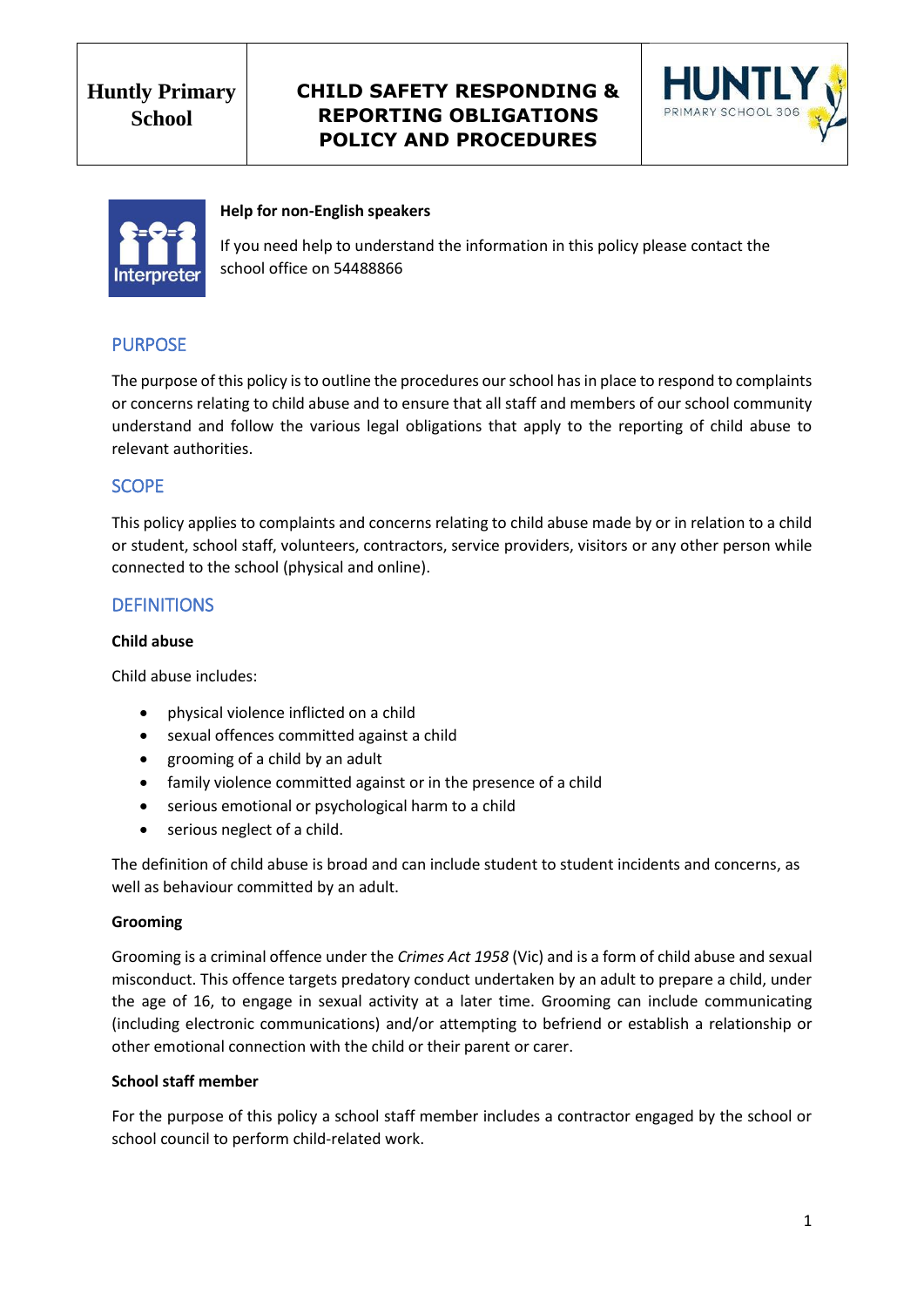# **POLICY**

Huntly Primary School understands the important role our school plays in protecting children from abuse. We have a range of policies and measures in place to prevent child abuse from occurring at our school or during school activities.

# **Information for students**

- All students should feel safe to speak to any staff member to raise any concerns about their safety or any other concerns that they have.
- If a student does not know who to approach at Huntly Primary School they should start with their classroom teacher, Wellbeing officer or Principal
- Students are taught through our Respectful Relationship program & Circles program what to do and who to talk to if feeling unsafe.
- Child safe posters are on display in every classroom for students to refer to
- A wellbeing box is provided for students to write down any concerns and the schools wellbeing officer will attend to and or refer the matter.

# **Identifying child abuse**

To ensure we can respond in the best interests of students and children when complaints or concerns relating to child abuse are raised, all staff and relevant volunteers must:

- understand how to identify signs of child abuse and behavioural indicators of perpetrators for detailed information on identifying child abuse and behavioural indicators of perpetrators refer to [Identify child abuse.](https://www.education.vic.gov.au/school/teachers/health/childprotection/Pages/identify.aspx)
- understand their various legal obligations in relation to reporting child abuse to relevant authorities - for detailed information on the various legal obligations refer to Appendix A
- follow the below procedures for responding to complaints or concerns relating to child abuse, which ensure our school acts in the best interests of students and children and complies with both our legal and Department policy obligations.

At Huntly Primary School we recognise the diversity of the children, young people, and families at our school and take account of their individual needs and backgrounds when considering and responding to child safety incidents or concerns.

# **Procedures for responding to an incident, disclosure, allegation or suspicion of child abuse**

In responding to a child safety incident, disclosure, allegation or suspicion, Huntly Primary School will follow:

- th[e Four Critical Actions for Schools](https://www.education.vic.gov.au/Documents/about/programs/health/protect/FourCriticalActions_ChildAbuse.pdf) for complaints and concerns relating to all forms of child abuse
- the [Four Critical Actions: Student Sexual Offending](https://www.education.vic.gov.au/school/teachers/health/childprotection/Pages/stusexual.aspx) for complaints and concerns relating to student sexual offending
- our Student Wellbeing and Engagement Policy and Bullying Prevention Policy for complaints and concerns relating to student physical violence or other harmful student behaviours.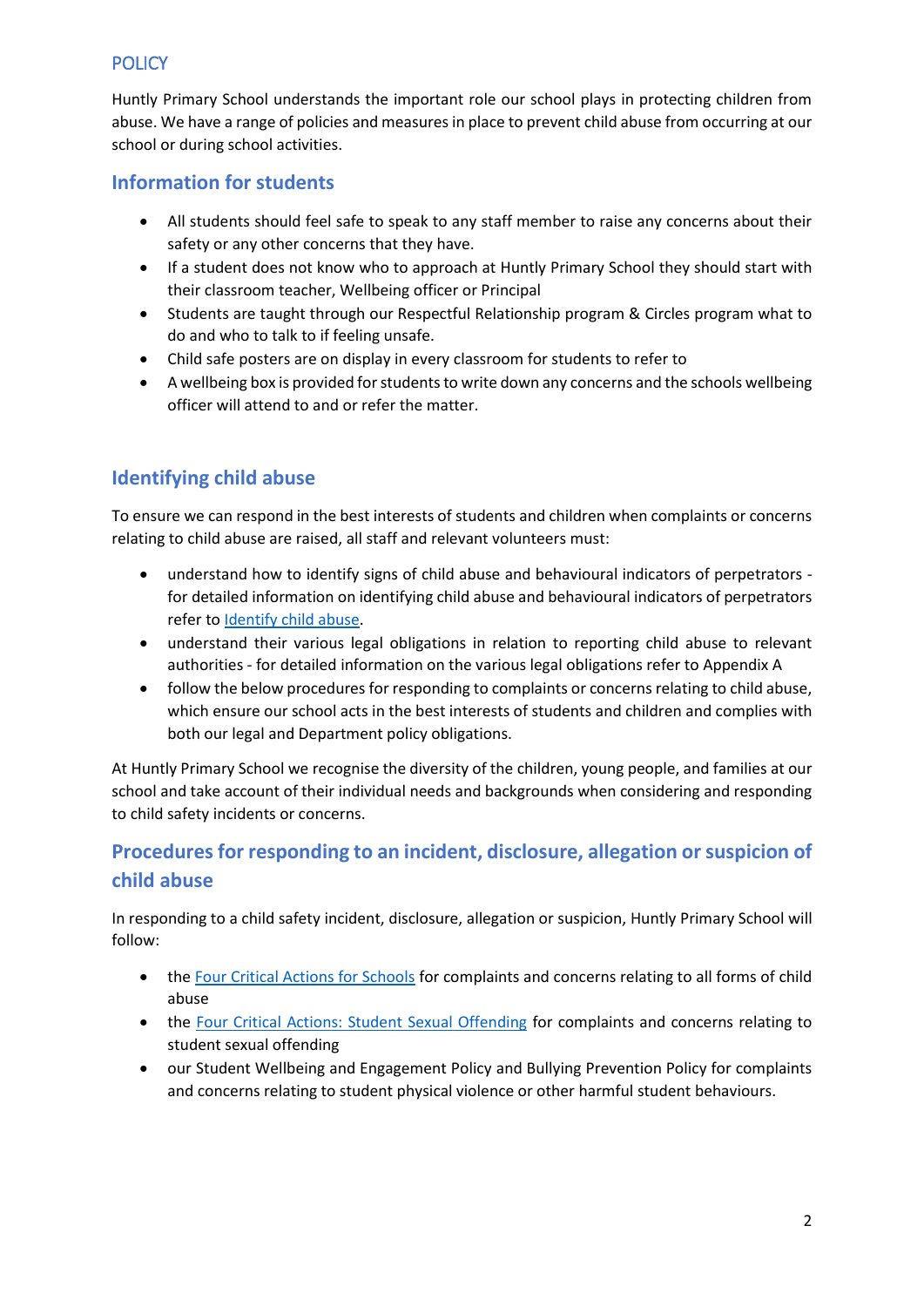#### **School staff and volunteer responsibilities**

#### **1. Immediate action**

If a school staff member or volunteer witnesses an incident of child abuse, or reasonably believes, suspects or receives a disclosure or allegation that a child has been, or is at risk of being abused, they must:

- If a child is at immediate risk of harm, separate alleged victims and others involved, administer first aid (appropriate to their level of training) and call 000 for urgent medical or police assistance where required to respond to immediate health or safety concerns.
- Notify the principal, child safety officer, or a member of the leadership team as soon as possible, who will ensure our school follows the steps in these procedures.

NOTE for staff and volunteers:

- if you are uncertain if an incident, disclosure, allegation or suspicion gives rise to a concern about child abuse you must always err on the side of caution and report the concern to the principal or Child Safety Officer.
- If the principal or Child Safety Officer is unavailable, a member of the leadership team will take on this role.
- If the concern relates to the conduct of the Child Safety Officer or a member of leadership, notify the principal. Where the conduct relates to the principal contact the North Western Regional Office on 1300 338691 and the appropriate person will take on responsibility for ensuring our school follows these procedures.

Refer to Appendix B for guidance on how to respond to a disclosure of child abuse.

#### **2. Reporting to authorities and referring to services**

As soon as immediate health and safety concerns are addressed, and relevant school staff have been informed, the principal or child safety officer **must** report all incidents, suspicions and disclosures of child abuse as soon as possible.

The following steps will ensure our school complies with the four critical actions as well as additional actions required under the Child Safe Standards.

The principal or child safety officer (or leadership in their absence) must ensure:

- all relevant information is reported to the Department of Families, Fairness and Housing (DFFH) Child Protection, Victoria Police or relevant services where required
- the incident is reported to the Department's [eduSafe Plus portal](https://services.educationapps.vic.gov.au/edusafeplus) or the Incident Support and Operations Centre (1800 126 126) in accordance with the severity rating outlined in the [Managing and Reporting School Incidents Policy](https://www2.education.vic.gov.au/pal/reporting-and-managing-school-incidents-including-emergencies/policy)
- all [reportable conduct](https://www2.education.vic.gov.au/pal/reportable-conduct-scheme/policy) allegations or incidents are reported by the Principal to the Department's Employee Conduct Branch (03 7022 0005) – where a reportable conduct allegation is made against the Principal, the Regional Director must be informed who will then made a report to Employee Conduct Branch

NOTE: In circumstances where staff members are legally required to report child abuse to DFFH Child Protection or Victoria Police and they are unable to confirm that the information has been reported by another person at the school or the designated member of school staff does not agree that a report needs to be made, the staff member who has formed the reasonable belief must still contact DFFH Child Protection and Victoria Police to make the report.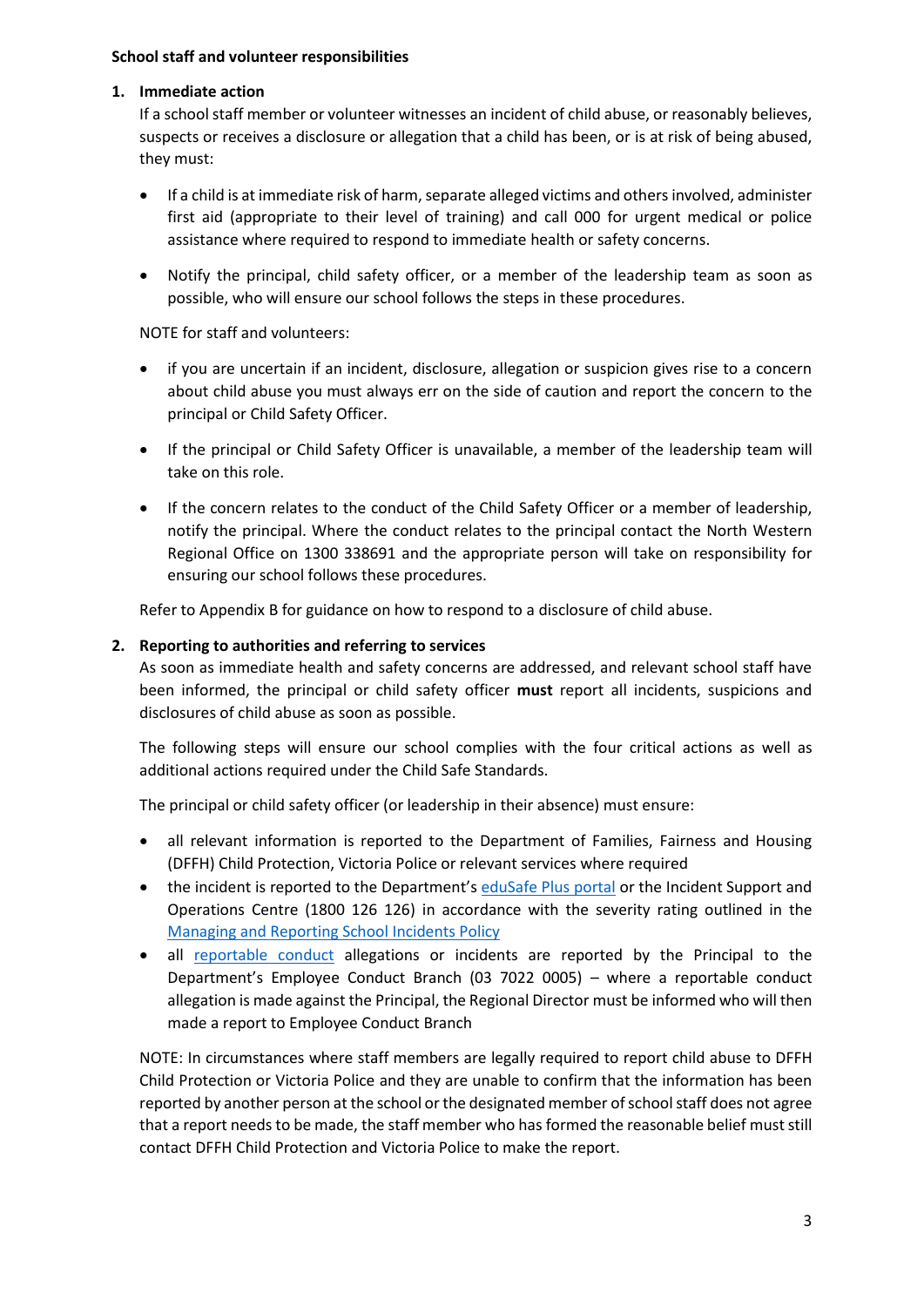If you believe that a child is not subject to abuse, but you still hold significant concerns for their wellbeing you must still act. This may include making a referral or seeking advice from Child FIRST or The Orange Door (in circumstances where the family are open to receiving support) DFFH Child Protection or Victoria Police.

### **3. Contacting parents or carers**

The principal or child safety officer (or leadership in their absence) must ensure parents and carers are notified unless advised otherwise by DFFH Child Protection or Victoria Police, or there are other safety and wellbeing concerns in relation to informing parents/carers.

Principals may contact the Department of Education and Training Legal Division for advice on notifying parents and carers, and where relevant, the wider school community.

For further guidance, refer to [PROTECT Contacting parents and carers](https://www.education.vic.gov.au/school/teachers/health/childprotection/Pages/actionthree.aspx)

#### **4. Ongoing protection and support**

The principal or child safety officer (or leadership in their absence) must ensure appropriate steps are taken by the school to protect the child and other children from any continued risk of abuse. These steps must be taken in consultation with any relevant external agency or Department staff such as DFFH Child Protection, Victoria Police, Legal Division or Employee Conduct Branch. Ongoing protection will also include further reports to authorities if new information comes to light or further incidents occur.

Appropriate, culturally sensitive and ongoing support must be offered and provided to all affected students. Ongoing support will be based on any available advice from the Department, parents and carers, health practitioners, and other authorities (such as DFFH or Victoria Police) and may include referral to wellbeing professionals, development of a safety plan, student support group meetings, and, for student to student incidents, behaviour management and support measures.

#### **5. Recordkeeping**

The principal will ensure that:

- detailed notes of the incident, disclosure, allegation or suspicion are taken using the [Responding to Suspected Child Abuse: Template](https://www.education.vic.gov.au/Documents/about/programs/health/protect/PROTECT_Schoolstemplate.pdf) or the [Responding to Student Sexual](https://www.education.vic.gov.au/Documents/about/programs/health/protect/SSO_ReportingTemplate.docx)  [Offending: template](https://www.education.vic.gov.au/Documents/about/programs/health/protect/SSO_ReportingTemplate.docx) including, where possible, by the staff member or volunteer who reported the incident, disclosure, or suspicion to them
- detailed notes are taken of any immediate or ongoing action taken by the school to respond to the incident, disclosure, allegation or suspicion
- all notes and other records relating to the incident, disclosure, allegation or suspicion, including the schools immediate and ongoing actions, are stored securely in the locked office filing cabinet, secure admin folder.

# **For school visitors and school community members**

All community members aged 18 years or over have legal obligations relating to reporting child abuse – refer to Appendix A for detailed information.

Any person can make a report to DFFH Child Protection or Victoria Police if they believe on reasonable grounds that a child is in need of protection. For contact details, refer to the [Four Critical Actions.](https://www.education.vic.gov.au/Documents/about/programs/health/protect/FourCriticalActions_ChildAbuse.pdf)

Members of the community do not have to inform the school if they are making a disclosure to DFFH Child Protection or the Victoria Police. However, where a community member is concerned about the safety of a child or children at the school, the community member should report this concern to the principal so that appropriate steps to support the student can be taken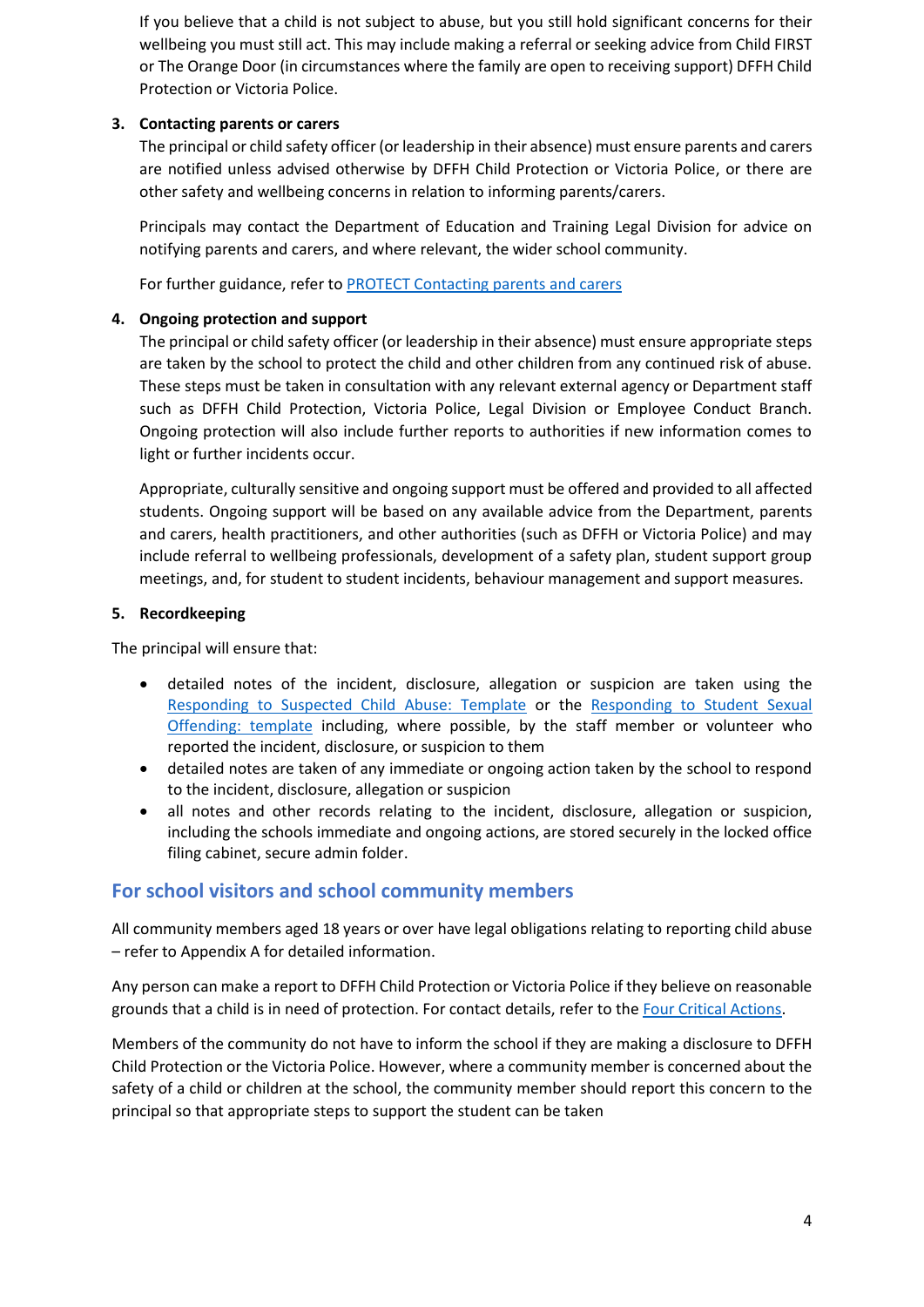# **Additional requirements for all staff**

All staff play an important role in supporting student safety and wellbeing and have a duty of care to take reasonable steps to prevent reasonably foreseeable harm to students.

Fulfilling the roles and responsibilities in the above procedure does not displace or discharge any other obligations that arise if a person reasonably believes that a child is at risk of child abuse. This means that if, after following the actions outlined in the procedure, a staff member reasonably believes that a child remains at risk of abuse, they must take the following steps:

- if they are concerned that the school has not taken reasonable steps to prevent or reduce the risk, raise these concerns with the principal in the first instance, and escalate to the regional office if they remain unsatisfied.
- report the matter to the relevant authorities where they are unable to confirm that the information has been reported by another staff member

Staff must refer to Appendix A for further information on their obligations relating to reporting to authorities.

## **COMMUNICATION**

This policy will be communicated to our school community in the following ways:

- Available publicly on our school's website
- Included in staff induction processes and annual staff training
- Discussed an annual staff briefings or meetings
- Hard copy available from school administration upon request

## FURTHER INFORMATION AND RESOURCES

The following Department of Education and Training policies and guidance are relevant to this policy:

- [Child Safe Standards](https://www2.education.vic.gov.au/pal/child-safe-standards/policy)
- Protecting Children [Reporting and Other Legal Obligations](https://www2.education.vic.gov.au/pal/protecting-children/policy)
- [Managing and Reporting School Incidents](https://www2.education.vic.gov.au/pal/reporting-and-managing-school-incidents-including-emergencies/policy)
- [Reportable Conduct](https://www2.education.vic.gov.au/pal/reportable-conduct-scheme/policy)
- [Restraint and Seclusion](https://www2.education.vic.gov.au/pal/restraint-seclusion/policy)
- [Identify child abuse](https://www.education.vic.gov.au/school/teachers/health/childprotection/Pages/identify.aspx)
- [Report child abuse in schools \(including four critical actions\)](https://www.education.vic.gov.au/school/teachers/health/childprotection/Pages/report.aspx)
- [Identify and respond to student sexual offending](https://www.education.vic.gov.au/school/teachers/health/childprotection/Pages/stusexual.aspx)

The following school policies are also relevant to this policy:

- Child Safety [and Wellbeing] Policy
- Child Safety Code of Conduct
- Statement of Values and School Philosophy
- Student Wellbeing and Engagement Policy
- Volunteer Policy
- Duty of Care Policy
- Inclusion and Diversity Policy

# POLICY REVIEW AND APPROVAL

| Policy last reviewed       | June 2022                  |
|----------------------------|----------------------------|
| Consultation               | June 20 <sup>th</sup> 2022 |
| Approved by                | Principal                  |
| Next scheduled review date | February 2025              |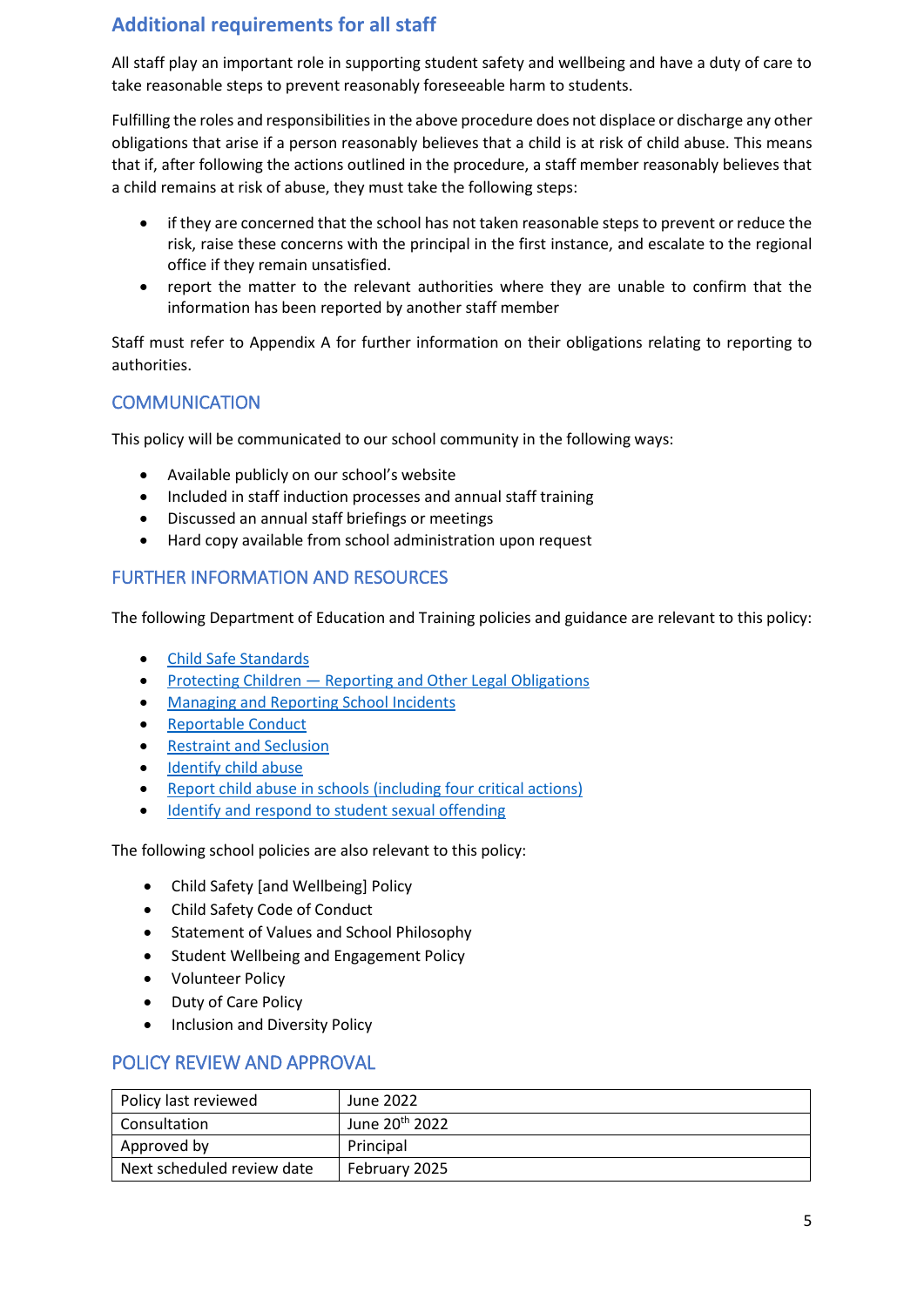## APPENDIX A

## LEGAL OBLIGATONS RELATING TO REPORTING CHILD ABUSE

The following information outlines the various legal obligations relating to the reporting of child abuse to relevant authorities.

It is important to note that the procedures outlined in the above policy ensure compliance with the below reporting obligations, and also include additional steps to ensure compliance with Department policy and our school's duty of care obligations.

#### **Mandatory reporting to Department of Families, Fairness and Housing (DFFH) Child Protection**

The following individuals are mandatory reporters under the *Children, Youth and Families Act 2005* (Vic):

- registered teachers and early childhood teachers (including principals and school staff who have been granted permission to teach by the VIT)
- school counsellors including staff who provide direct support to students for mental, emotional or psychological wellbeing, including (but not limited to) school health and wellbeing staff, primary welfare coordinators, student wellbeing coordinators, mental health practitioners, chaplains, and Student Support Services staff
- nurses
- registered psychologists
- police officers
- registered medical practitioners
- out of home care workers (excluding voluntary foster and kinship carers)
- early childhood workers
- youth justice workers
- people in religious ministry
- midwives

All mandatory reporters must make a report to the Department of Families, Fairness and Housing (DFFH) Child Protection as soon as practicable if, during the course of carrying out their professional roles and responsibilities, they form a belief on reasonable grounds that:

- a child has suffered, or is likely to suffer, significant harm as a result of physical abuse and/ or sexual abuse; and
- the child's parents or carers have not protected, or are unlikely to protect, the child from harm of that type.

A mandatory reporter who fails to comply with this legal obligation may be committing a criminal offence. It is important for all staff at Huntly Primary School to be aware that they are legally obliged to make a mandatory report on each occasion that they form a reasonable belief that a child is in need of protection and they must make a mandatory report even if the principal or any other mandatory reporter does not share their belief that a report is necessary.

If charged with not making a mandatory report, it may be a defence for the person charged to prove that they honestly and reasonably believed that all of the reasonable grounds for their belief had been the subject of a report to child protection made by another person.

The identity of a person who reports any protective concerns to DFFH Child Protection is protected by law. It is an offence for a person, other than the person who made the report, to disclose the name of the person who made a report or any information that is likely to lead to their identification.

At our school, all mandated school staff must undertake the *Mandatory Reporting and Other Obligations eLearning Module* annually.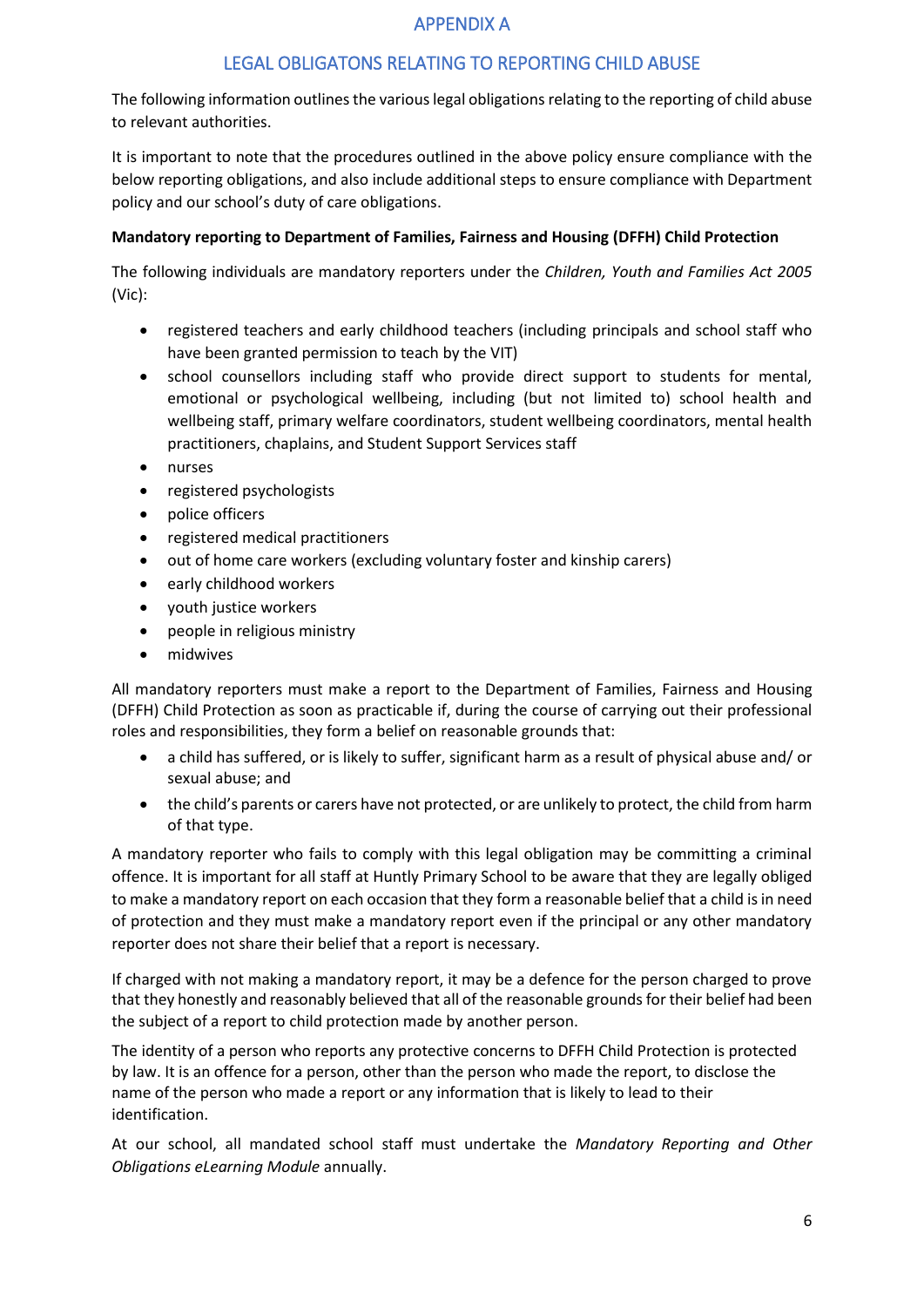The policy of the Department of Education and Training (DET) requires **all staff** who form a reasonable belief that a child is in need of protection to discuss their concerns with the school leadership team and to report their concerns to DFFH and in some circumstances to Victoria Police, or to ensure that all the information relevant to the report has been made by another school staff member.

Any person can make a report to DFFH Child Protection (131 278 – 24 hour service) if they believe on reasonable grounds that a child is in need of protection even if they are not a mandatory reporter listed above.

## Reporting student wellbeing concerns to Child FIRST/Orange Door

At Huntly Primary School we also encourage staff to make a referral to Child FIRST/Orange Door when they have significant concern for a child's wellbeing. For more information about making a referral to Child FIRST/Child FIRST see the Policy and Advisory Library: Protecting Children – [Reporting and Other](https://www2.education.vic.gov.au/pal/protecting-children/policy)  [Legal Obligations](https://www2.education.vic.gov.au/pal/protecting-children/policy).

### Reportable Conduct

The Reportable Conduct Scheme is focussed on worker and volunteer conduct and how organisations investigate and respond to suspected child abuse. The scheme aims to improve organisational responses to suspected child abuse and to facilitate the identification of individuals who pose a risk of harm to children.

There are five types of 'reportable conduct' listed in the *Child Wellbeing and Safety Act 2005:*

- sexual offences against, with or in the presence of, a child
- sexual misconduct (which includes grooming) against, with or in the presence of, a child
- physical violence against, with or in the presence of, a child
- behaviour that causes significant emotional or psychological harm to a child
- significant neglect of a child.

A reportable conduct allegation is made where a person makes an allegation, based on a reasonable belief, that a worker or volunteer has committed reportable conduct or misconduct that *may* involve reportable conduct.

If school staff or volunteers become aware of reportable conduct by any current or former employee, contractor or volunteer, they must notify the school principal immediately. If the allegation relates to the principal, they must notify the Regional Director.

The principal or regional director must notify the Department's Employee Conduct Branch of any reportable conduct allegations involving current or former employees of the school (including Department, allied health, casual and school council employees), contractors and volunteers (including parent volunteers).

• Employee Conduct Branch: 03 7022 0005 o[r employee.conduct@education.vic.gov.au](mailto:employee.conduct@education.vic.gov.au)

The Department's Secretary, through the Manager, Employee Conduct Branch, has a legal obligation to inform the Commission for Children and Young People when an allegation of reportable conduct is made.

For more information about reportable conduct see the Department's *Policy and Advisory Library*: [Reportable Conduct](https://www2.education.vic.gov.au/pal/reportable-conduct-scheme/policy) and the Commission for Children and Young People's [website.](https://ccyp.vic.gov.au/reportable-conduct-scheme/)

#### Failure to disclose offence

Reporting child sexual abuse is a community-wide responsibility. All adults (ie persons aged 18 years and over), not just professionals who work with children, have a legal obligation to report to Victoria Police, as soon as practicable, where they form a 'reasonable belief' that a sexual offence has been committed by an adult against a child under the age of 16 in Victoria.